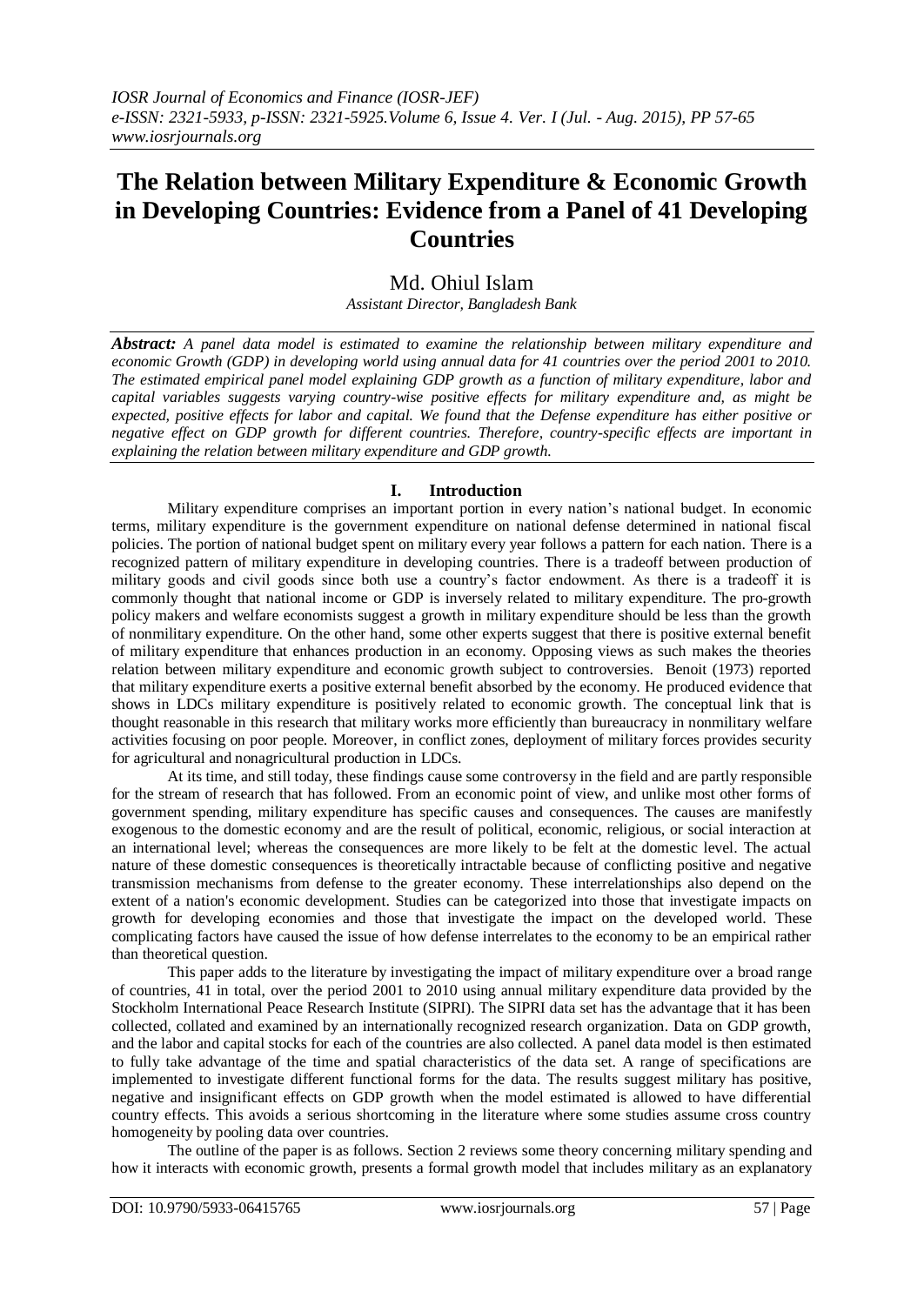variable and reports some recent empirical findings. Section 3 presents the empirical methodology and briefly outlines the pooled, fixed effects and random effects approaches to modeling cross section time series data. Section 4 discusses practical data considerations, presents the empirical results. Section 5 concludes.

# **II. Military Expenditure and Economic Growth**

# **2.1 Preliminary Issues**

Military spending, being a component of fiscal policy has numerous possible theoretical impacts on the economy. These may be positive or negative depending on the specific argument. An increase in military spending may reduce unemployment caused by underconsumption or underinvestment. Military research and development (R&D) may have positive externalities on the civilian sector through spin-offs and technological transfers. Some arguments relate more to LDCs. Some examples are where military spending may help with the creation of social infrastructure and other forms of public goods. Military spending may increase the skill set of the population through training and education of military personnel. Military spending provides security which promotes a stable business environment encouraging foreign investment. On the negative side, it is possible that military spending crowds out private spending, where resources can be put to more productive use. Arms imports can have adverse balance of payments effects. Any R&D in the military sector may divert R&D from the private sector where it may receive more practical application. Revenue generation by the national government to enhance military spending in the form of higher taxation may limit growth. Military spending may also divert resources from the export sector of an economy where similar levels of technology may be put to use. Given the conflicting theoretical effects of military spending, much research has centered on the actual empirical findings.

There are various schools of thought on the nature of the relationship between the military or defense sector and economic growth. Military Keynesians contend military expenditure is a tool of fiscal policy and can therefore be increased to stimulate demand or decreased to dampen demand. Intrinsic to this view is that military expenditure has positive effects on the macro economy. This impact depends on the extent of the multiplier effect, assuming there is not a corresponding increase in taxation to pay for the spending and the extent, if any, of crowding out caused by the spending. The Marxist view is more extreme and contends that military spending is necessary because of underconsumption in advanced western capitalist economies. The opposing school of thought to that of the Military Keynesians is that military expenditure has negative effects and if used as a tool of fiscal policy would only make the situation worse. This is usually based on a type of supply side argument where resources used in military are more efficiently used elsewhere. This argument is considered stronger when used with respect to LDCs.

#### **2.2 Economic Modeling of Military Expenditure Impact**

Models for the transmission mechanism from military expenditure to economic growth are based either in the supply or demand side of the economy. Supply side models are based on an aggregate production function approach; demand side models are based on a variant of the Keynesian consumption function. The empirical model estimated in Section 4 is a variant of a military inclusive production function; commonly referred to as the Feder-Ram model. The model is based on the production function proposed in Feder (1983) when looking at how exports affect economic growth and then extended by Biswas and Ram (1986) to include a military expenditure variable.

Consider a two sector economy with a military (D) production function

$$
D = D(L_D, K_D) \tag{1}
$$

and a civilian (C) production function

$$
C = C (L_C, K_C, D) \tag{2}
$$

where the inputs  $L_{D}$ ;  $L_{C}$ ;  $K_{D}$  and  $K_{C}$  are labor and capital shares allocated to the military and civilian sectors respectively. The inclusion of D in (2) allows an externality effect from the military sector to the civilian sector. This can be either in the form of a positive marginal product for military in (2) or as a relative factor productivity differential for labor and capital in the two sectors. The latter effect can be a difficult one to identify in empirical application because of limited data availability, especially for LDCs. The aggregate labor and capital supplies are

$$
L = L_C + L_D \tag{3}
$$

and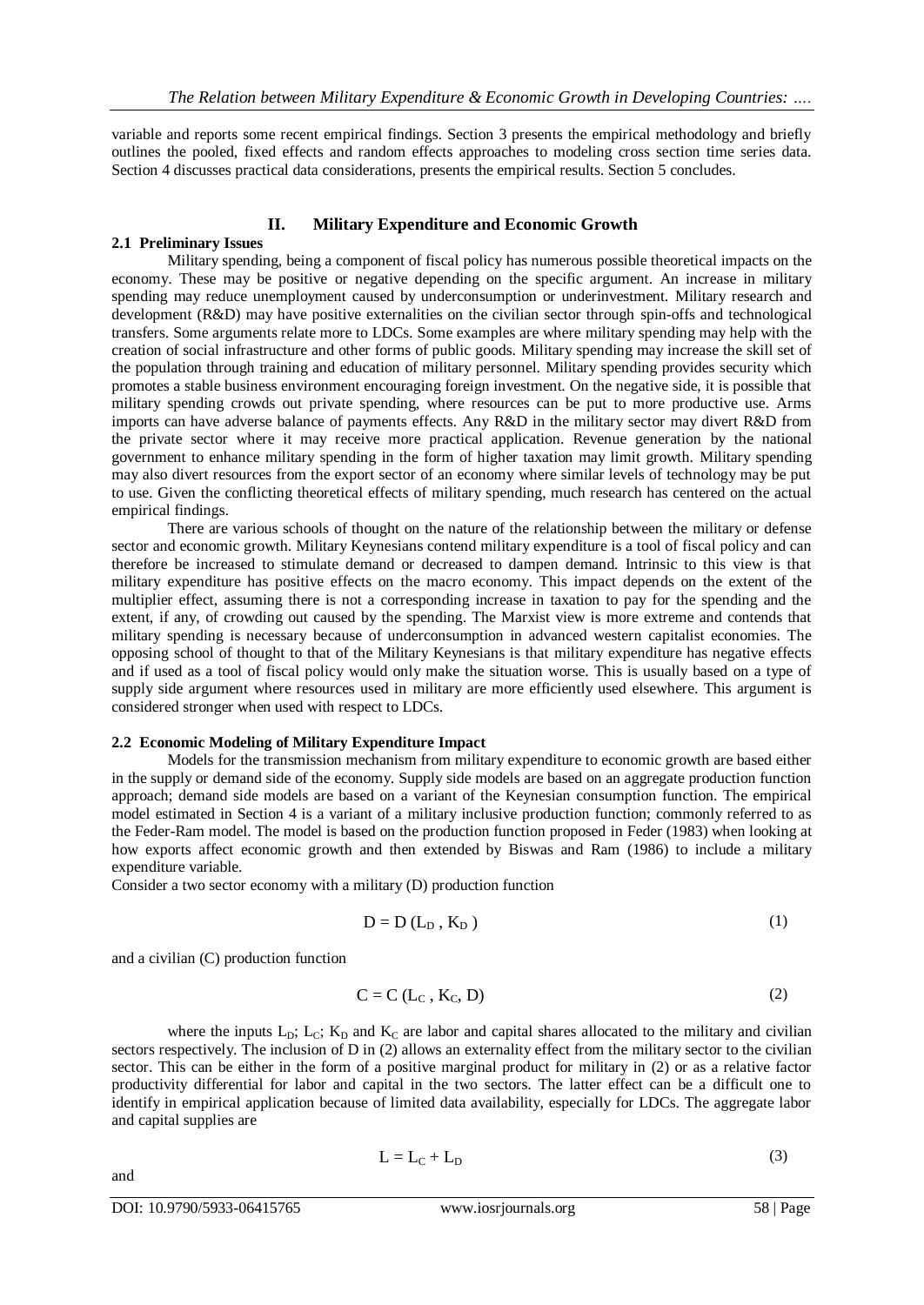$$
K = K_C + K_D \tag{4}
$$

and Y is total national income or output

$$
Y = D + C \tag{5}
$$

Given the relationships above, taking the total differential of (5) and dividing by Y gives

$$
\frac{dY}{Y} = \frac{\partial C}{\partial L} \frac{dL}{Y} + \frac{\partial C}{\partial K} \frac{dK}{Y} + \frac{\partial C}{\partial D} \frac{dD}{Y}
$$
(6)

Multiplying the first term on the right hand side of (6) by L/L and the third by D/D allows (6) to be written in terms of growth rates

$$
\dot{Y} = F_L \dot{L} \frac{L}{Y} + F_K \frac{dK}{Y} + F_D \dot{D} \frac{D}{Y}
$$
\n<sup>(7)</sup>

where the variables in (7) have the obvious interpretation with respect to (6) and where  $\cdot \cdot \cdot$  denotes relative derivative and F partial derivative. Equation (7) is the simple form of the Feder-Ram model and shows how economic growth depends on labor and capital growth and military all weighted by their relative shares in output. The addition of a constant (reflecting technological change) and an uncorrelated error process allows the model to be empirically tested. The partial derivatives, F, are then found as estimated coefficients.

#### **2.3 Literature Review**

Given the relatively simple nature of the question, most studies trying to find an answer can be classified into those that find positive benefits and therefore support the military Keynesian point of view, those that find negative benefits refuting the Keynesians and those that conclude there are insignificant linkages between military and economic growth. The following is a short summary of some of the empirical literature that has emerged since the beginning of the last decade; see Sandler and Hartley (1995a, 1995b) for a more comprehensive review.

#### **Studies that find a positive impact**

- Atesoglu and Mueller (1990) use a two sector Feder-Ram model for the US over the period 1949 to 1989. They find a positive effect from the military sector to the civilian sector.
- Stewart (1991) applies a Keynesian demand function to a group of LDCs. He finds that both military and nonmilitary expenditures have positive effects on growth, but that the effect of non-military spending is stronger.
- Ward, Davis, Penubarti, Rajmaira and Cochran (1991) use a three sector Feder-Ram model with separate externality and productivity effects for India over the period 1950 to 1987. Military expenditure is found to have a positive effect on growth.
- Mueller and Atesoglu (1993) incorporate technological change into a two sector Feder-Ram model using US data for the period 1948 to 1990. They find a significant relationship from military to growth.

#### **Studies that find a negative impact**

- Scheetz (1991) uses pooled cross section time series data for four Latin American countries (Chile, Argentina, Peru and Paraguay) over the period 1969 to 1987. He finds military expenditure has a negative effect on investment.
- Ward and Davis (1992) use a three sector Feder-Ram model for the US over the period 1948 to 1990. They separate the effects of military spending into productivity and externality effects. Overall, they find military spending has a negative effect on economic growth, with a negative productivity effect but a positive externality effect.
- Galvin (2003) uses 2SLS and 3SLS to estimate a demand and supply side model for 64 LDCs using cross section data. He concludes that military spending has negative effects for both economic growth and the savings income ratio.
- $\bullet$  Mintz and Huang (1990) using a three-equation model for the US, find military expenditure negatively impacts on investment and therefore growth.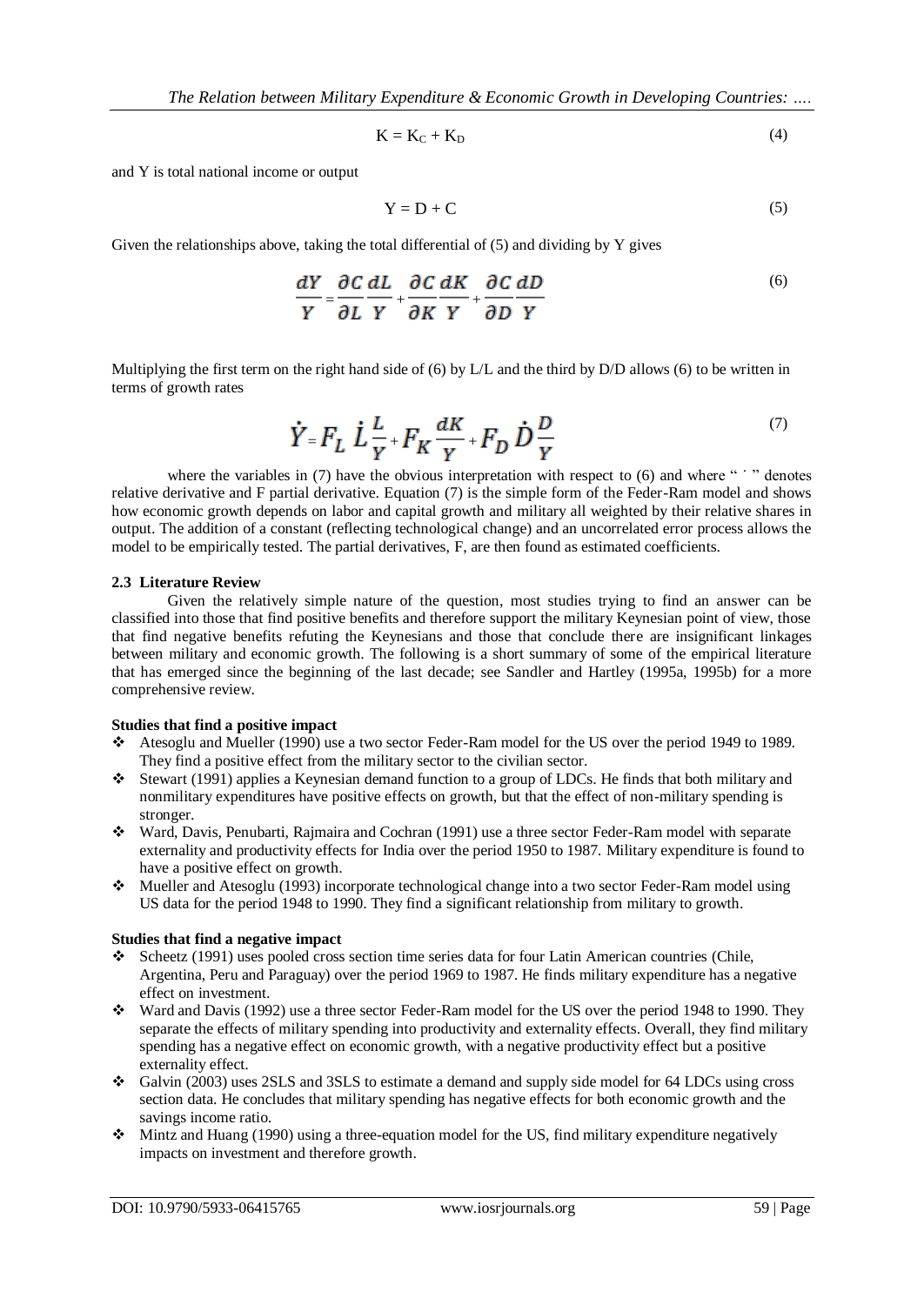# **Studies that find a positive and negative impact**

• Chowdhury (1991) undertakes Granger causality testing using military burden time series for 55 LDCs. He finds positive causality from military to growth for seven countries, negative causality for 15 countries, no causality for 30 countries and bi-directional causality for three countries.

# **Studies that find no impact**

- Huang and Mintz (1990) estimate a three sector Feder-Ram model using ridge regression techniques to overcome multicollinearity problems using annual data for the US over the period 1952 to 1988. They do not find any relationship between military and growth.
- $\cdot \cdot$  Huang and Mintz (1991) extend their earlier model by separating the military effect into productivity and externality effects. The same data and estimation technique is used. Once again, they find no relationship.
- Alexander (1990) uses a four sector Feder-Ram model for nine developed countries over the period 1974 to 1985 using cross section time series data. He finds no effect of military spending on economic growth.
- Adams, Behrman and Boldin (1991) use a three sector model (military, nonmilitary and export) with cross section and time series data for a group of LDCs over the period 1974 to 1986. They find military spending has no effect on growth, whereas exports have a positive effect.
- Gerace (2002) uses a spectral analysis type methodology to investigate movements in US military expenditure, US non-military expenditure and US GDP. He finds evidence that non-military expenditure is used as a counter-cyclical stabilization tool, but that military expenditure is not.

# **III. Empirical Methods**

The typical availability of only a limited time series for military expenditures and the vastly different military budgets of nations around the world suggest some difficulty in determining time periods and developing countries to investigate. Using the panel data methodology is a natural way of overcoming this problem as it allows joint estimation using cross section time series data without the necessity of pooling and the associated strong assumptions invoked. The equation estimated is derived from the Feder-Ram model.

$$
y = \alpha + \beta_l l + \beta_k k + \beta_d d + \varepsilon \tag{8}
$$

where the standardized growth variables for income (*y*), labor (*l*), capital (*k*) and military (*d*) are

$$
y = \frac{\Delta Y}{Y}, l = \frac{\Delta L}{L} \frac{L}{Y}, k = \frac{\Delta K}{Y} = \frac{I}{Y} \text{ and } d = \frac{\Delta D}{D} \frac{D}{Y}
$$
(9)

The econometric challenge facing this type of analysis is how to optimally combine the cross section of  $N = 42$  countries with the time series of T = 10 annual observations for each country. The naïve approach of combining all observations into one sample of NXT observations requires invoking strong assumptions. Another approach that has been taken is to actually average the time series data for each country and then use this averaged number as one observation for each country. The panel data methodology allows the relaxation of these assumptions by allowing country-specific effects, and therefore a more realistic framework. The most general specification for the panel data approach is

$$
y = \alpha_{i,t} + \beta_{i,l} l_{i,t} + \beta_{i,k} k_{i,t} + \beta_{i,d} d_{i,t} + \varepsilon_{i,t}
$$
\n
$$
(10)
$$

where  $i = 1, 2, \ldots$ . N indexes country and  $t = 1, 2, \ldots$ . T indexes year. This specification allows the constant and coefficients to vary not only over country but also year. Practical considerations require certain restrictions to be imposed to allow estimation.

#### **3.1 Fixed Effects**

Fixed effects involve the constant in (10) being different for each panel member. This is done by incorporating  $N = 41$  dummy variables into the model; one for each developing country. This approach is sometimes called the least squares dummy variable (LSDV) model. The equation estimated becomes

$$
y_{i,t} = \sum_{i=1}^{N} \alpha_i D_i + \beta_{i,t} l_{i,t} + \beta_{i,k} k_{i,t} + \beta_{i,d} d_{i,t} + \varepsilon_{i,t}
$$
 (11)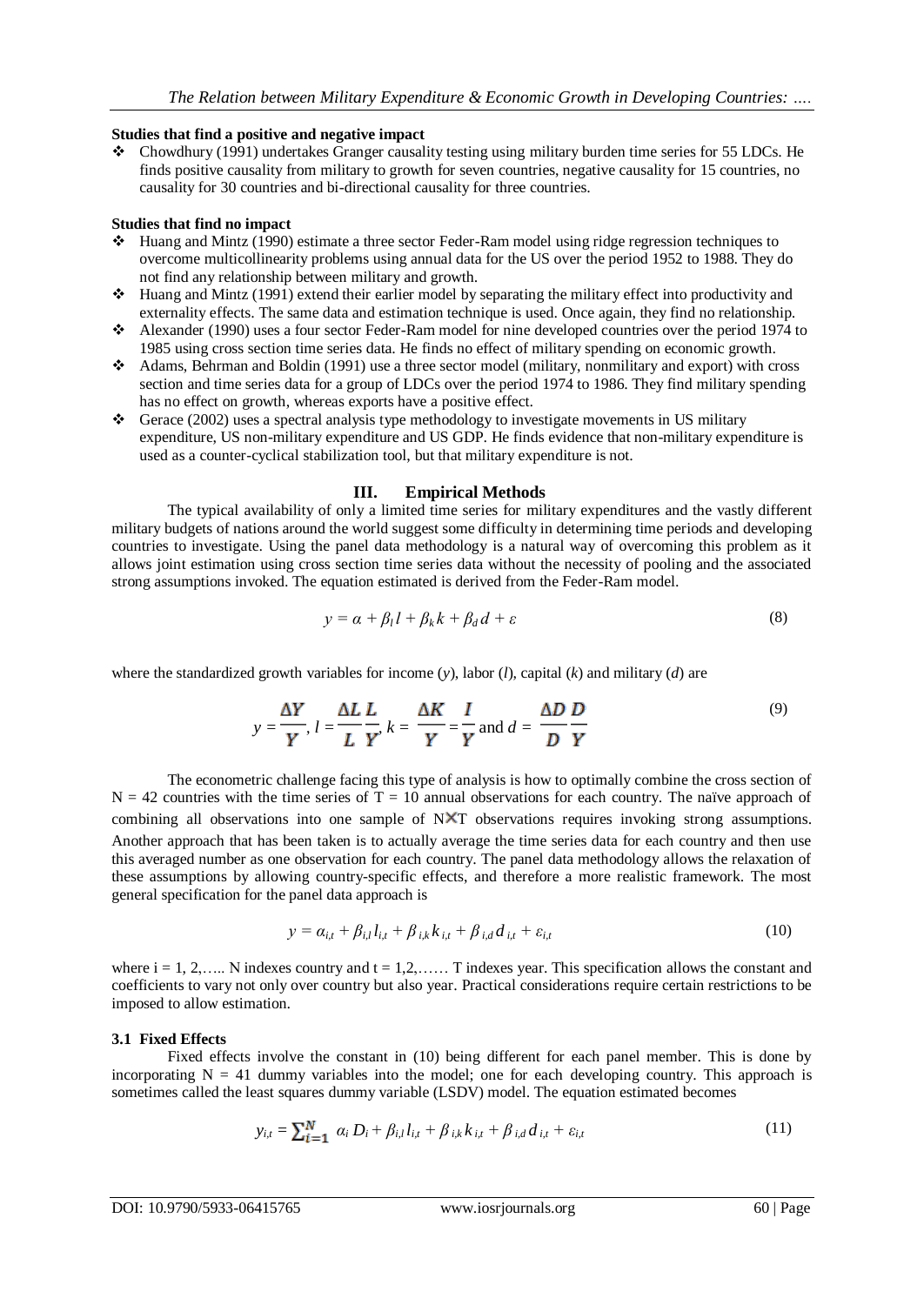where the constant in (10) has been omitted and where each dummy variable corresponds to one country. When using this model there is a potential degrees of freedom problem in estimating, at least in this case, 85 dummy variables in addition to the three explanatory variables. The fixed effects method has the advantage in that it allows estimation of  $\beta_d$  for each country.

#### **3.2 Random Effects**

If it can be assumed that there is an  $\alpha$  in the model that has a true (population) value that is constant across countries, and that the estimated value of this constant only differs because of random chance, then it is possible to consider the random effects model

$$
y_{i,t} = \alpha + \beta_{i,l} l_{i,t} + \beta_{i,k} k_{i,t} + \beta_{i,d} d_{i,t} + \omega_{i,t}
$$
 (12)

where the error term has the property

$$
\omega_{i,t} = u_i + \varepsilon_{i,t} \tag{13}
$$

and where the  $u_i \sim (0, \sigma_u^2)$  reflects the error component unique to a specific country and  $\varepsilon_i$  ~ (0,  $\sigma_z^2$ ) reflects a combined cross section time series error component. The model in (13) is sometimes referred to as an error components model (ECM) because of this. Under random effects, the constant term for country i is

$$
\alpha + u_i \tag{14}
$$

for  $i = 1, 2, \ldots, N$ . The weakness involved in applying this model in a cross country study is that it requires assuming the underlying transmission mechanism from military to the greater economy is the same for all countries.

#### **3.3 Feasible Generalized Least Squares**

Feasible Generalized Least Squares uses Park method for FGLS in Panel data. The Parks method is FGLS for pannel models where the errors show panel heteroskedasticity, contemporaneous correlation, and unit specific serial correlation. The Parks method consists of two sequential FGLS transformations, first eliminating serial correlation of the errors then eliminating contemporaneous correlation of the errors. The Panel model with contemporaneously correlated errors is then exactly  $y = \alpha_{i,t} + \beta x_{i,t} + \varepsilon_{i,t}$  with the variance covariance matrix of the errors having zeros for all non-contemporaneous observations and free parameters allowing for contemporaneous pair wise correlation of the errors and panel heteroskedasticity.

The Parks correction for serially correlated errors assumes the errors follow a unit-specific first-order autoregressive (AR1) process. The FGLS correction for a single P requires estimating one extra, unaccountedfor parameter. This is unlikely to cause FGLS standard errors to estimate variability inaccurately in the typical cross-national panel situation.

#### **3.4 Prais-Winsten Method**

Prais–Winsten estimation is a procedure meant to take care of the serial correlation of type AR(1) in a linear model. It is a modification of Cochrane-Orcutt estimation in the sense that it does not lose the first observation and leads to more efficiency as a result.

In a model  $y = \alpha_t + \beta x_t + \varepsilon_t$  we consider error term  $\varepsilon_t$  to be serially correlated over time:  $\varepsilon_t = \rho \varepsilon_{t-1} + e_t$ ,  $|\rho| < 1$  and  $e_t$  is white noise. In addition to the Cochrane-Orcutt procedure transformation, which is  $y_t - \rho y_{t-1} = \alpha (1 - \rho) + \beta (x_t - \rho x_{t-1}) + e_t$  for  $t = 2, 3, \dots, T$ , Prais-Winsten procedure makes a reasonable transformation for  $t = 1$  in the following form

$$
\sqrt{1-\rho^2}\,y_I = \alpha\,\sqrt{1-\rho^2} + \beta\,(\sqrt{1-\rho^2}\,x_I) + \sqrt{1-\rho^2}\,e_I
$$

Then the usual least squares estimation is done.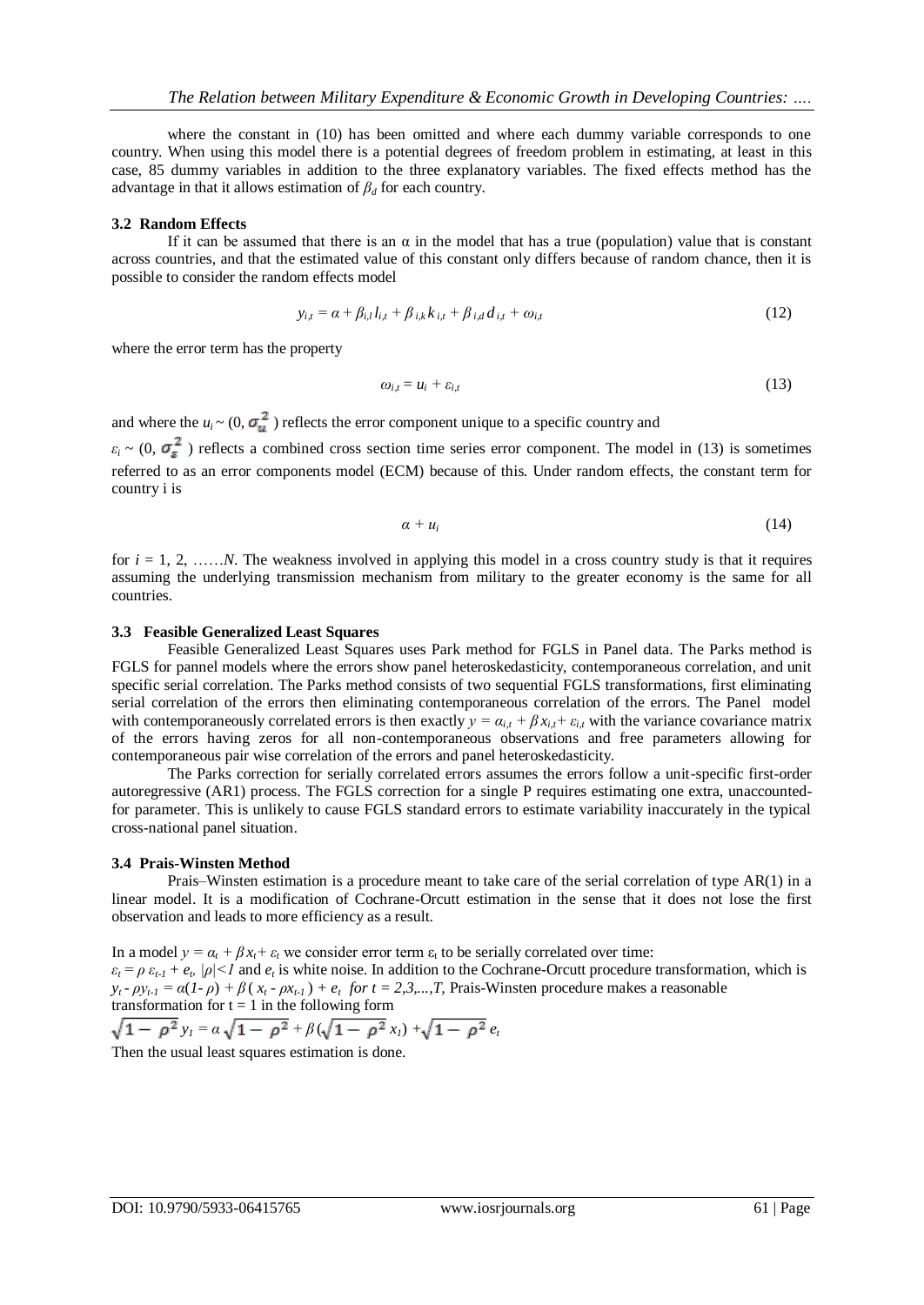#### **3.5 Model Postestimation methods**

# **3.5.1 Hausman test for Fixed Effects**

Hausman test for fixed effects shows if FE estimators have more consistency than RE estimators. The null hypothesis is that more systematic and consistent estimators are generated by random-effects model. The test statistic developed by Hausman has an asymptotic  $\chi^2$  distribution.

#### **3.5.2 Breusch and Pagan Lagrangian multiplier test for random effects**

This test produces Breusch-Pagan statistic for cross-sectional independence in the residuals of a fixed effect regression model or a GLS model estimated from cross-section time-series data. It estimates fixed-effect model assuming independence of the errors. A likely deviation from independent errors in the context of pooled cross-section time-series data (or panel data) is likely to be contemporaneous correlations across cross-sectional units. The null hypothesis in the LM test is that variances across entities are zero. That is no significant difference across units (i.e. no panel effect) is found. If null cannot be rejected we conclude that random effects are inappropriate for estimation.

#### **3.5.3 Modified Wald Test for groupwise heteroskedasticity**

Modified Wald test for groupwise heteroskedasticity in fixed effect regression model will be run. Its null hypothesis is homoskedasticity; if it is rejected then heteroskedasticity will be controlled with estimation of robust fixed-effects regression.

#### **3.5.4 Wooldridge Test for Autocorrelation**

To check autocorrelation in the model Wooldridge test for autocorrelation will be run. It is convenient to solve both problems of heteroskedasticity and serial correlation (if there are any) by producing a clusterrobust estimate of the variance-covariance matrix of the estimator (VCE).

#### **3.5.5 Unit root test: Augmented Dickey-Fuller Test (ADF)**

Augmented Dickey–Fuller test (ADF) is a test for a unit root in a time series sample. It is an augmented version of the Dickey–Fuller test for a larger and more complicated set of time series models. The augmented Dickey– Fuller (ADF) statistic, used in the test, is a negative number. The more negative it is, the stronger the rejections of the hypothesis that there is a unit root at some level of confidence.

$$
\Delta y = \alpha + \beta t + \gamma y_{t-1} + \delta_1 \Delta y_{t-1} + \dots + \delta_{p-1} \Delta y_{t-p+1} + \varepsilon_{i,t}
$$
 (15)

The unit root test is then carried out under the null hypothesis  $\gamma = 0$  against the alternative hypothesis of  $\gamma < 0$ . Once a value for the test statistic

$$
DF\tau = \hat{Y} / SE\hat{Y}
$$
 (16)

is computed it can be compared to the relevant critical value for the Dickey-Fuller Test. If the test statistic is less (this test is non symmetrical so we do not consider an absolute value) than (a larger negative) the critical value, then the null hypothesis of is rejected and no unit root is present.

#### **4.1 Data**

# **IV. Data and Estimation Results**

Major world bodies and global research organizations typically have varying definitions of what constitutes military expenditure. NATO, the IMF and the UN have formal, but inconsistent definitions. The IMF definition, for example, does not allow the inclusion of military pensions while the NATO and the UN definitions do. Principal data sources include the Stockholm International Peace Research Institute (SIPRI), the US Arms Control and Disarmament Agency (ACDA), the International Institute for Strategic Studies (IISS) and the International Monetary Fund Government Finance Statistics Yearbook (IMF-GFSY). All four data sources provide legitimate military expenditure estimates, but use different definitions and therefore give different estimates. The data used in this study is sourced from SIPRI. The SIPRI definition is

#### ―. . . SIPRI military expenditure include all current and capital expenditure on: the armed forces, including peace keeping forces; military ministries and other government agencies engaged in military projects; paramilitary forces when judged to be trained, equipped and available for military operations; and military space activities. Such expenditures should include: personnel - all expenditures on current personnel, military and civil, retirement pensions of military personnel and social services for personnel and their families; operations and maintenance; procurement; military research and development; military construction; and military aid (in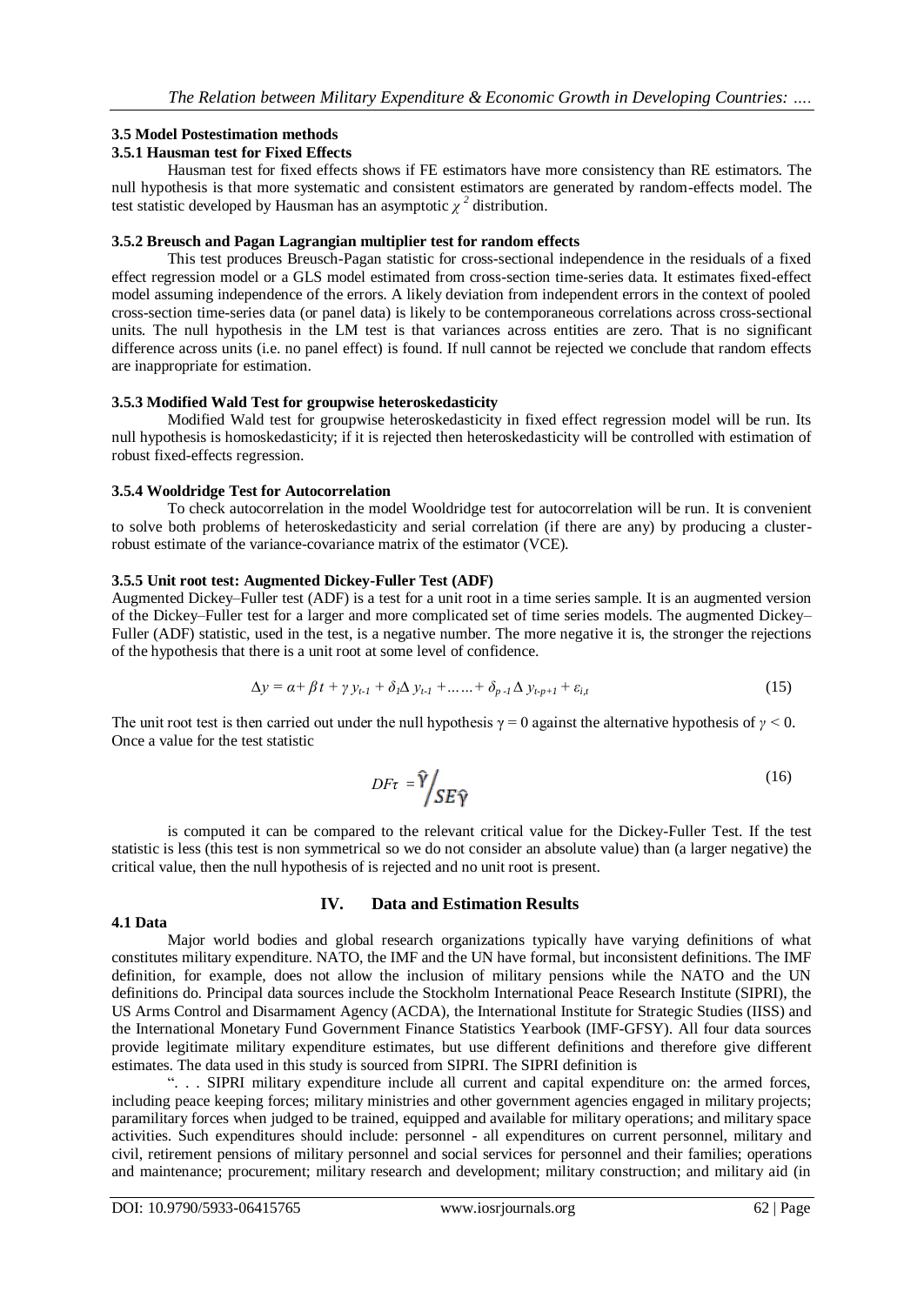the military expenditures of the donor country) excluded military related expenditures: civil military; current expenditure for previous military activities, veteran benefits, demobilization, and conversion of arms production facilities and destruction of weapons."

The data has the normal cautions attached to its implementation, with some observations in the individual time series estimated by SIPRI. Military expenditure, more so than other government expenditure has the increased potential to be affected by issues such as political reality and credibility. Sourcing the data from a military related research organization, rather than the IMF-GFSY for example, suggests the issue of data integrity can be mitigated to some extent. The data is available for download from the SIPRI website and consists of annual observations on military expenditure in the local currency at current prices, military expenditure in constant (2001) US dollars and military expenditure as a percentage of gross domestic products (GDP).

The SIPRI reports the data for up to 74 developing countries but only 41 of these are used in this study because of missing observation; Mauritania, for example, does not have a military expenditure estimate for 1988 so it had to be excluded. The countries chosen allow the use of relatively reliable data and are also representative of the different regions of the world.

The data on GDP and relative shares of GDP were obtained from the World Bank Databank on World Bank website. As a proxy for the labor variable, estimates of each country's population were obtained from the International Labor Organization (ILO) website. It was not possible to obtain a complete time series of labor force estimates for all countries in the panel so general population numbers were used instead. Data on capital were obtained from the IMF-World Economic Outlook (WEO) website.

# **4.2 Empirical Results**

Feder-Ram model is estimated with fixed effects by Ward and Davis (1992) and Huang and Mintz (1992). To ensure the use of appropriate panel model we run two tests:

- (i) Hausman test for fixed effects and
- (ii) Breush and Pagan LM test for random effects.

# **(i) Hausman test for fixed effects**

Hausman test gives us  $\chi^2$  value of 0.90 with probability 0.3429. Therefore, and the probability that  $\chi^2$  value exceeds 0.90 is 34%; in this case 'H<sub>0</sub>: Random Effects model provides consistent estimator' is rejected. Therefore, Fixed-effects model should be used to produce efficient estimators in this analysis.

#### **(ii) Breusch and Pagan LM test**

Breusch and Pagan LM test gives  $\chi^2$  value of 65.11 with probability 0.00. Here we reject the null and conclude that random effects is appropriate. There is evidence of significant differences across countries.

These two tests reveal that according to Hausman test fixed effects are preferable to random effects and according to Breusch & Pagan LM test random effects are preferable to OLS.

To check for heteroskedasticity and serial correlation in fixed-effect model we run two more tests:

- (iii) Modified Wald Test for Fixed-effect Panel Model
- (iv) Wooldridge Test for Serial Correlation

# **(iii) Modified Wald Test Fixed-effect Panel Model**

The null hypothesis is no heteroskedasticity or homoskedasticity (constant variance). The calculated test statistic  $\chi^2$  is 20089.04 with probability 0.0000. Therefore, we reject null hypothesis and conclude that there is presence of heteroskedasticity.

## **(iv) Wooldridge Test for Serial Correlation**

The null hypothesis is no serial correlation. The calculated test statistic F is 20.945 with probability 0.0000. Therefore, we reject the null hypothesis and conclude the data has first-order autocorrelation.

At this point we choose a model that is controlled for heteroskedasticity and serial correlation. Several fixed-effects models that could be used for this purpose are FGLS model, Prais-Winsten method, Newy-West method, Driscroll-Kraay method, etc.

We select FGLS and Prais-Winsten method to compare with fixed-effects model because their properties serve our purposes of controlling for heteroskedasticity and serial correlation. It was found that both FGLS and Prais-Winsten produce same standard errors which are smaller than those of fixed-effects. Moreover, these two methods produce standard error estimates that are robust to heteroskedastic, contemporaneously cross-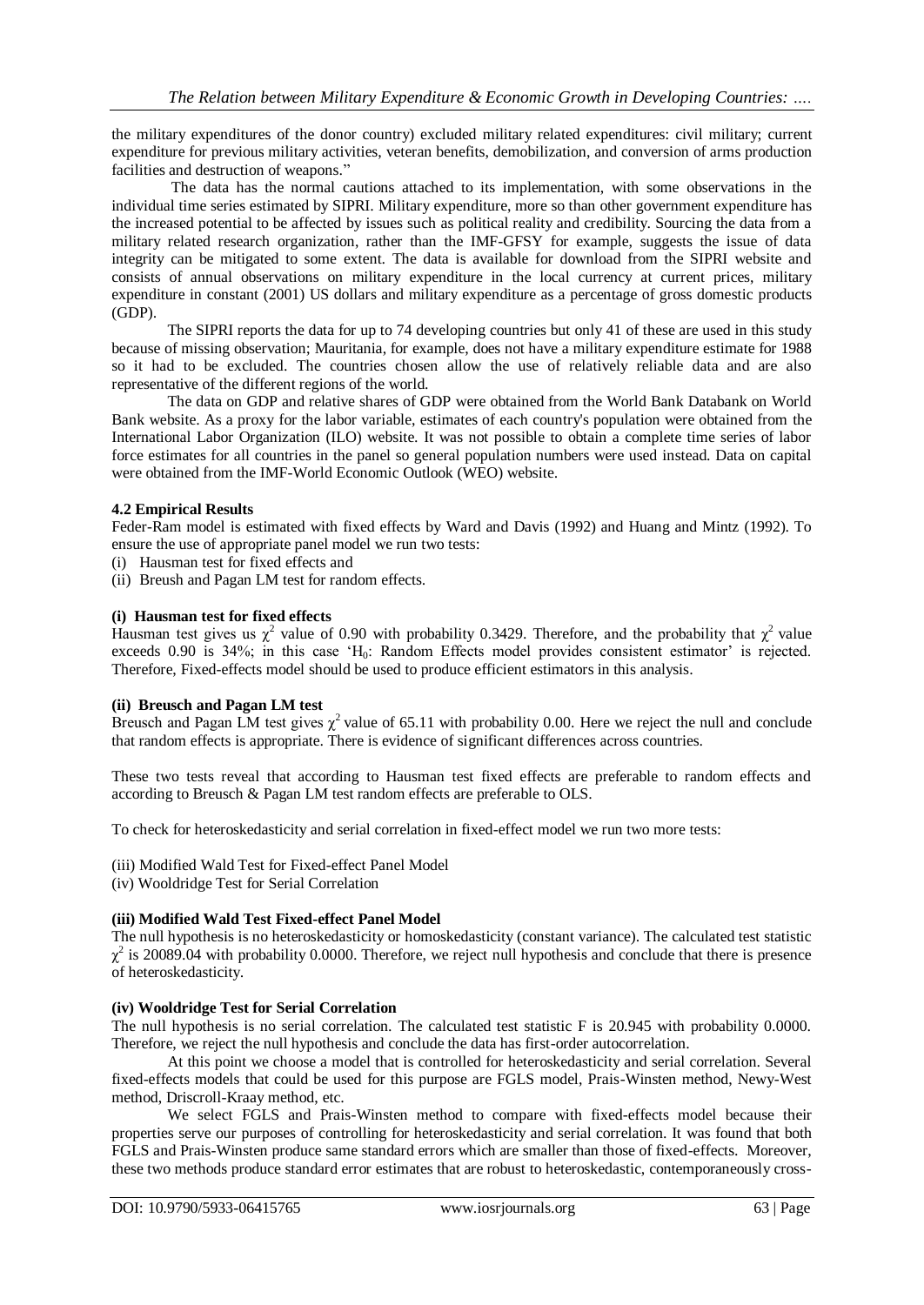sectionally correlated, and autocorrelated of type AR(1) disturbances. But FGLS is not feasible when  $N>T^1$ . So, we carry on with Prais-Winsten estimation of our panel data model.

| <b>Table 1: Prais-Winsten Fixed-effects Model</b>                           |                            |                                           |                                                       |                 |
|-----------------------------------------------------------------------------|----------------------------|-------------------------------------------|-------------------------------------------------------|-----------------|
| GDP Growth Rate $\Delta Y/Y$                                                | Coefficients               | <b>Robust Standard Errors</b>             | z                                                     | P< Z            |
| <b>Growth of Labor Force with</b><br>respect to GDP<br>ΔL L<br>LΥ           | 3856.652                   | 1555.829                                  | 2.48                                                  | 0.013           |
| <b>Ratio of Investment in</b><br><b>Capital to GDP</b><br>I/Y               | .0879805                   | .027505                                   | 3.20                                                  | 0.001           |
| <b>Growth Military Expenditure</b><br>with respect to GDP<br>ΔD D<br>Y<br>D | .1983482                   | .0702982                                  | 2.82                                                  | 0.005           |
| <b>Constant</b>                                                             | 1.8208                     | 1.081142                                  | 1.68                                                  | 0.092           |
|                                                                             | Number of groups<br>$= 41$ | $R-sq$<br>Observation per group $=$<br>10 | $= 0.0497$<br>Wald $\chi^2$ (3) =<br>$P > \gamma^2 =$ | 19.43<br>0.0002 |

**Joint Significance:** Wald test statistic for joint significance is 19.43 with probability 0.0002. Therefore, this model is jointly significance.

**Significance of Variables:** Standard errors are associated with Z values and their probabilities. All four p values are below 0.05. Therefore, the coefficients are individually significant.

**R<sup>2</sup>**: The value of this statistic is 0.0497. That is variations in explanatory variables explain only 4.97% of the variations in dependent variable.

We can see that the variables are positively related to dependent variable. Growth of military expenditure with respect to GDP or Income is positively related to GDP growth rate.

The variable growth of labor with respect to GDP or Income has a very large coefficient than other variables. It is understandable that the industry and other sectors in developing countries are highly laborintensive than they are capital-intensive. That is why the coefficient of labor variable is very large. But still the magnitude of labor variable's contribution expressed in the coefficient may be questioned which should be answered by country-specific coefficients.

The military expenditure variable is positively related to the dependent variable which confirms its conceptual relation with Income or GDP.

# **Country-specific Coefficients of the Military Expenditure Variable:**

The country-specific military expenditure coefficients were also calculated. Many countries are found to be having negative coefficients, such as Kuwait, Bahrain, Egypt, Nigeria, Czech Republic and South Africa. It means for those countries, military expenditure is inversely related to growth. On the other hand, countries like Kenya, Algeria, Morocco, Indonesia are found to be having positive coefficients. In South Asia, military expenditure coefficients for Bangladesh, India and Sri Lanka are negative but that for Pakistan is positive.

We interpret this relation between growth of military expenditure and income growth as they are positively related when military is contributing to the production of civil goods and they are negatively related when military 'grows' at the cost of growth of real sectors. The coefficients for Mexico, Jamaica, Peru, Guatemala, South Africa, etc. are found insignificant.

#### **(v) Unit-root Test:**

We run the unit root test for GDP and Military Expenditure variables. The null hypothesis is that there is unit root of the series confirming stationarity. We find that for GDP growth rate the  $\chi^2$  statistic is 200.7816 with probability 0.0000 and for Growth of Military Expenditure with respect to GDP are 273.5092 with probability 0.0000. Therefore, these two series are not stationary.

**.** 

Blackwell (2005)

DOI: 10.9790/5933-06415765 www.iosrjournals.org 64 | Page